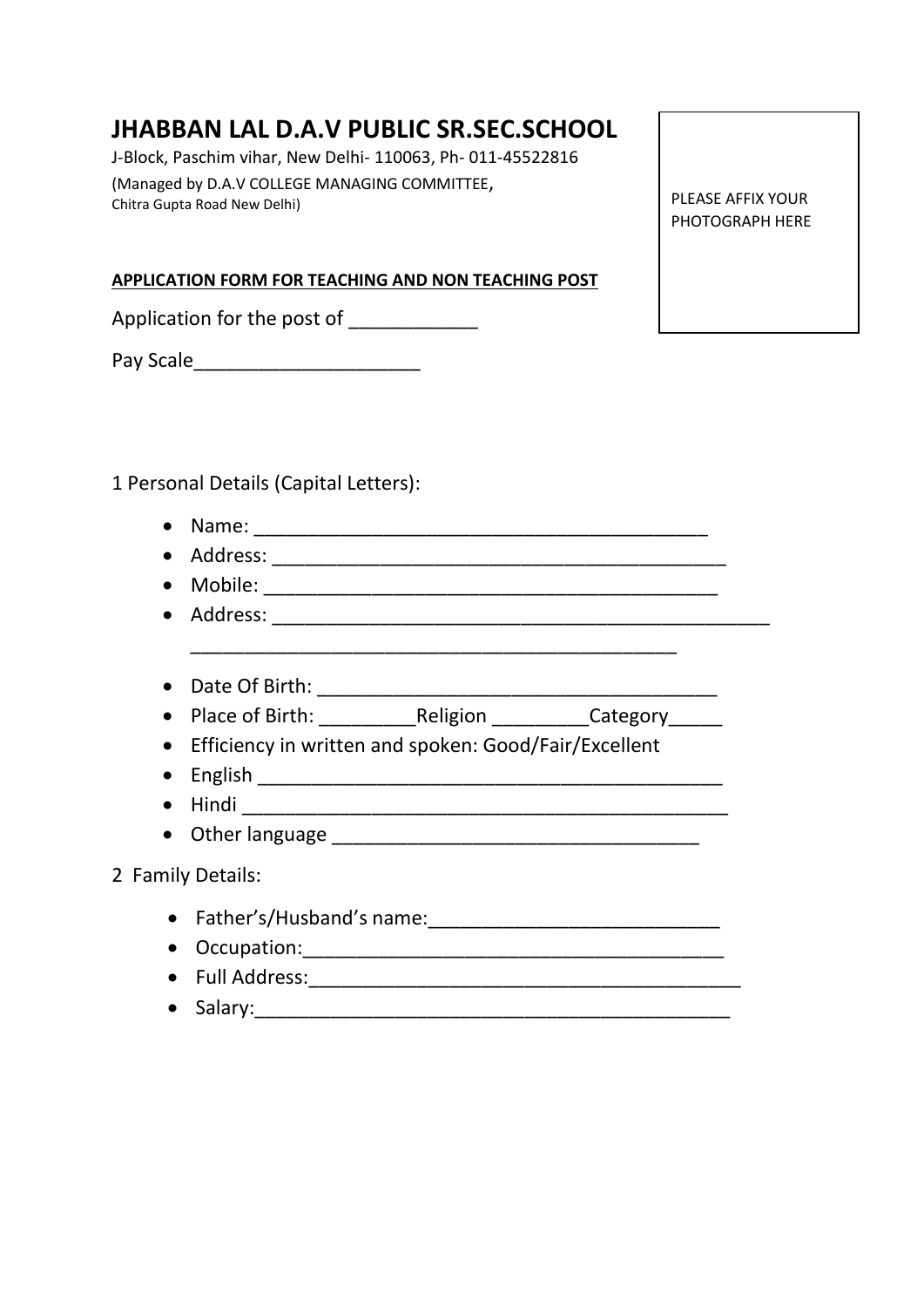3 Marital Status \_\_\_\_\_\_\_\_\_\_\_\_\_\_\_\_\_\_\_\_\_\_\_\_

If married mention number of children and their ages:

## 4 Academic Qualifications: (Enclose all the attested copies of testimonial)

\_\_\_\_\_\_\_\_\_\_\_\_\_\_\_\_\_\_\_\_\_\_\_\_\_\_\_\_\_\_\_\_\_\_\_\_\_\_\_\_\_\_\_\_\_\_\_\_\_\_\_\_\_

| S.No           | Diploma/<br>Degree | Year of<br>Passing | Name of School/Board | Subjects | Class/<br>Division&%o<br>f marks | Medium of<br>Instructions |
|----------------|--------------------|--------------------|----------------------|----------|----------------------------------|---------------------------|
| $\mathbf{1}$   |                    |                    |                      |          |                                  |                           |
| $\overline{2}$ |                    |                    |                      |          |                                  |                           |
| 3              |                    |                    |                      |          |                                  |                           |
| $\pmb{4}$      |                    |                    |                      |          |                                  |                           |
| 5              |                    |                    |                      |          |                                  |                           |
| 6              |                    |                    |                      |          |                                  |                           |

(If space is not sufficient please attach an additional sheet)

## 5 Experience:

| S.N            | Name of the  | <b>Dates</b> | Nature of   | Subjects taught | Medi |
|----------------|--------------|--------------|-------------|-----------------|------|
| $\mathbf O$    | organization | From         | work/Classe |                 | um   |
|                |              | To           | s taken     |                 |      |
| $\mathbf{1}$   |              |              |             |                 |      |
| $\overline{2}$ |              |              |             |                 |      |
| 3              |              |              |             |                 |      |
| 4              |              |              |             |                 |      |
| 5              |              |              |             |                 |      |
| 6              |              |              |             |                 |      |

(If space is not sufficient please attach an additional sheet)